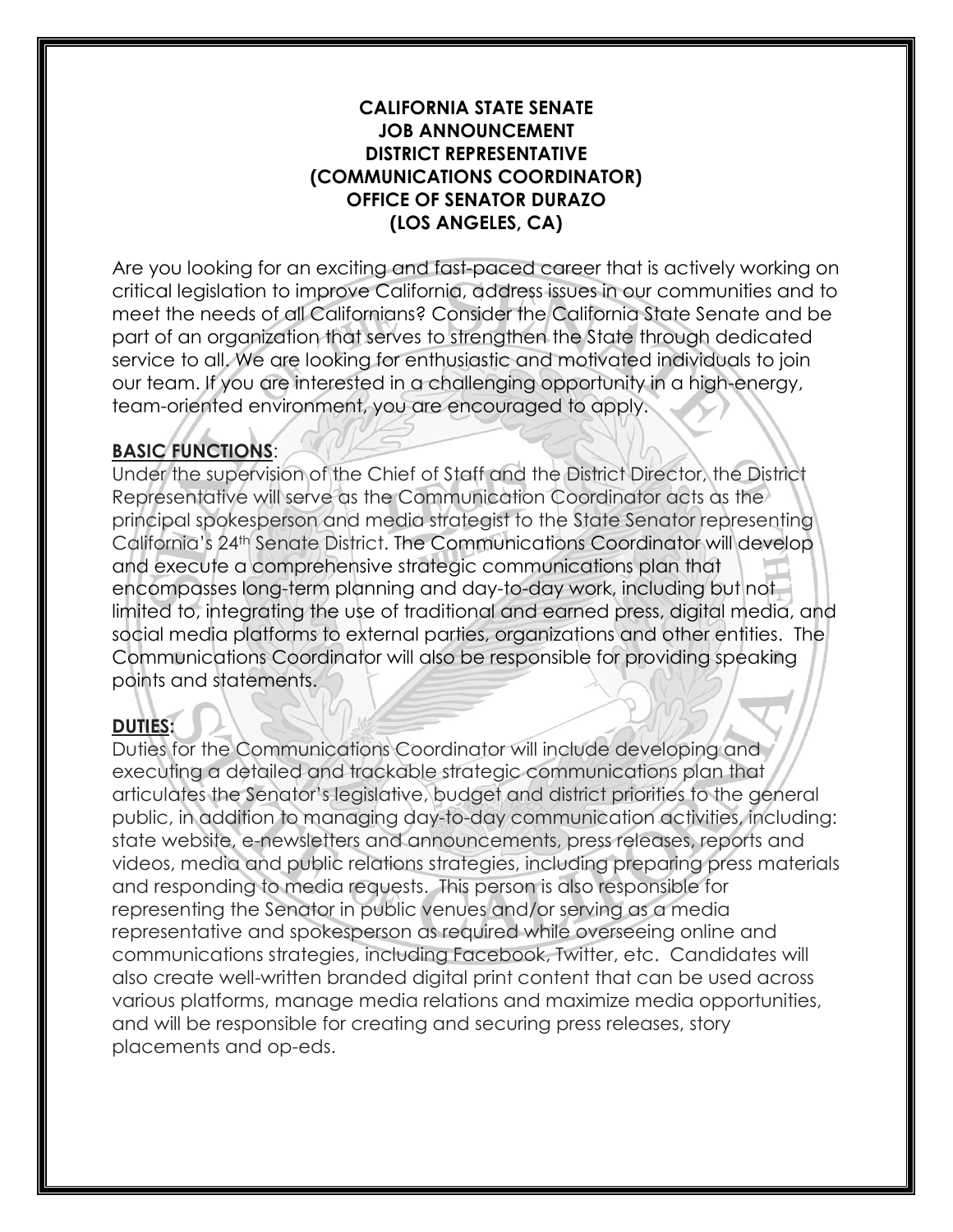# **DESIRABLE SKILLS AND KNOWLEDGE:**

Candidates must have experience managing broad-based communications and media relations programs, as well as conceptualizing and drafting opinion editorials, letters to the editor and media pitches, and a strong understanding of the California legislative process. It is also important for candidates to have excellent relationships with relevant mainstream and ethnic media in addition to exceptional communication skills. Strong attention to detail and the ability to manage high level and competing priorities seamlessly. Strong time management with attention to deadlines. Experience using social media, various social media platforms and other online tools. Excellent follow up and relationship building with internal and external press corps. Professional personality with strong, clear persuasive oral and written communication. Must be particularly adept in communicating with multiple audiences. Strong commitment to diversity of thought, backgrounds and perspectives.

## **ABILITY TO:**

Write clearly and concisely; quickly identify the Senator's priorities and capture his voice, passion, and inspiration in written form; think critically with exceptional creative and editing skills; think proactively with strong problem solving capabilities

# **EDUCATION AND QUALIFICATIONS:**

Bachelor's degree required. Independent transportation.

If you are offered this position and are vaccinated, you will be required to submit a copy of your COVID vaccination card with your new hire paperwork.

# **LOCATION, SALARY AND FILING DATE:**

This position will be located in Los Angeles, CA. Salary starts at \$3,912 per month plus benefits. Final salary is commensurate with experience and education. Applications will be accepted until position is filled.

## **BENEFITS:**

The Senate offers a competitive benefit package, which includes:

- Health
- Dental
- Vision
- California Public Employees Retirement System (CalPERS)
- $\bullet$  401(k) and 457 plans
- Flexible spending accounts